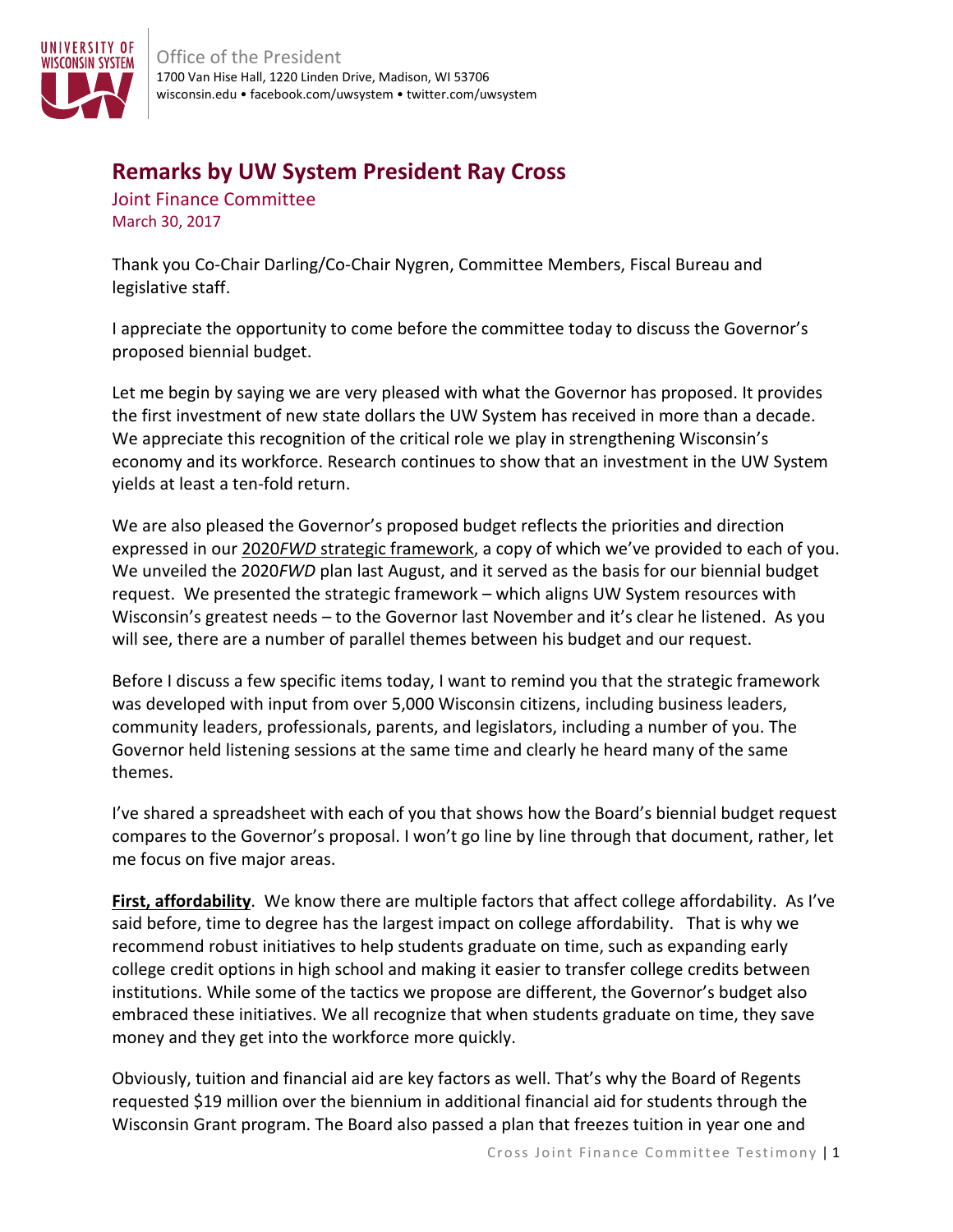allows for an increase of up to inflation in year two. Like, the Governor is also clearly focused on affordability, with both an increase in financial aid and funding to offset a tuition cut included in his plan. Affordability is our shared destination - we just have slightly different paths to get there. We prefer efforts to target financial aid because that will directly help the students with the most need. Quite frankly, we don't think we're far apart, and we look forward to working with this committee and the administration to take steps in this budget that keeps college both affordable and accessible for Wisconsin students and families.

**Accountability** is the second area where the Governor's budget aligns with our strategic plan. The UW System was the first higher education system in the nation to implement an accountability report, and we post this data online in a graphical format, something we started in 2014. This data includes a broad spectrum of higher education performance metrics related to access, affordability, educational performance, and much more. While we are very proud of the transparency this information provides, we also want to provide data that compares our performance against a set of goals. That's why both the Governor and the UW System embraced a report card, one that would reveal our progress toward established goals. We want to show where we have been, where we are, and where we want to go – we want to show the progress we are making to meet our goals.

Closely connected to the report card is tying a portion state support to outcome-based funding. You will often hear this referred to as performance based funding, but I agree with Senator Harsdorf, who believes we should be focused on investing in, measuring, and rewarding outcomes rather than inputs. Both the Governor and UW System have embraced this idea and propose different funding models to incentivize outcomes at our institutions. While each take a different approach, the broad goals are the same. As we work to refine the formula and metrics associated with outcomes based funding, we will also work to make sure the fiduciary role of the Board of Regents is maintained, that the uniqueness of the UW System and each institution is recognized and valued, that any outcomes based metrics are measurable, and that these metrics are of value to the state, while also reflecting our commitment to the core values of a comprehensive and quality higher education experience.

**Third, we have placed an emphasis on employee compensation.** As I have said before and will continue to say, our faculty and staff work incredibly hard and are valued by Wisconsin students. Our institutions compete for talent at an international level and strong benefit packages, including retirement, health care, and salaries are critical. Our faculty and staff are the reason the institutions within the UW System are some of the best in the world. Simply put, we need to continue to attract and retain talented faculty to best serve our students and prepare them for the future economy by delivering a quality experience for students, families, taxpayers, businesses and communities. Also, the research they perform improves our lives, our communities, and our economy. Last year UW System faculty and staff generated 171 new patents. Let me put that in context – every week UW System faculty and staff generated 3.3 patents! That is why innovation is important to the future of this state. That's why the Board took the unusual step of including a request for an increase in compensation as part of our formal budget request in August of last year.